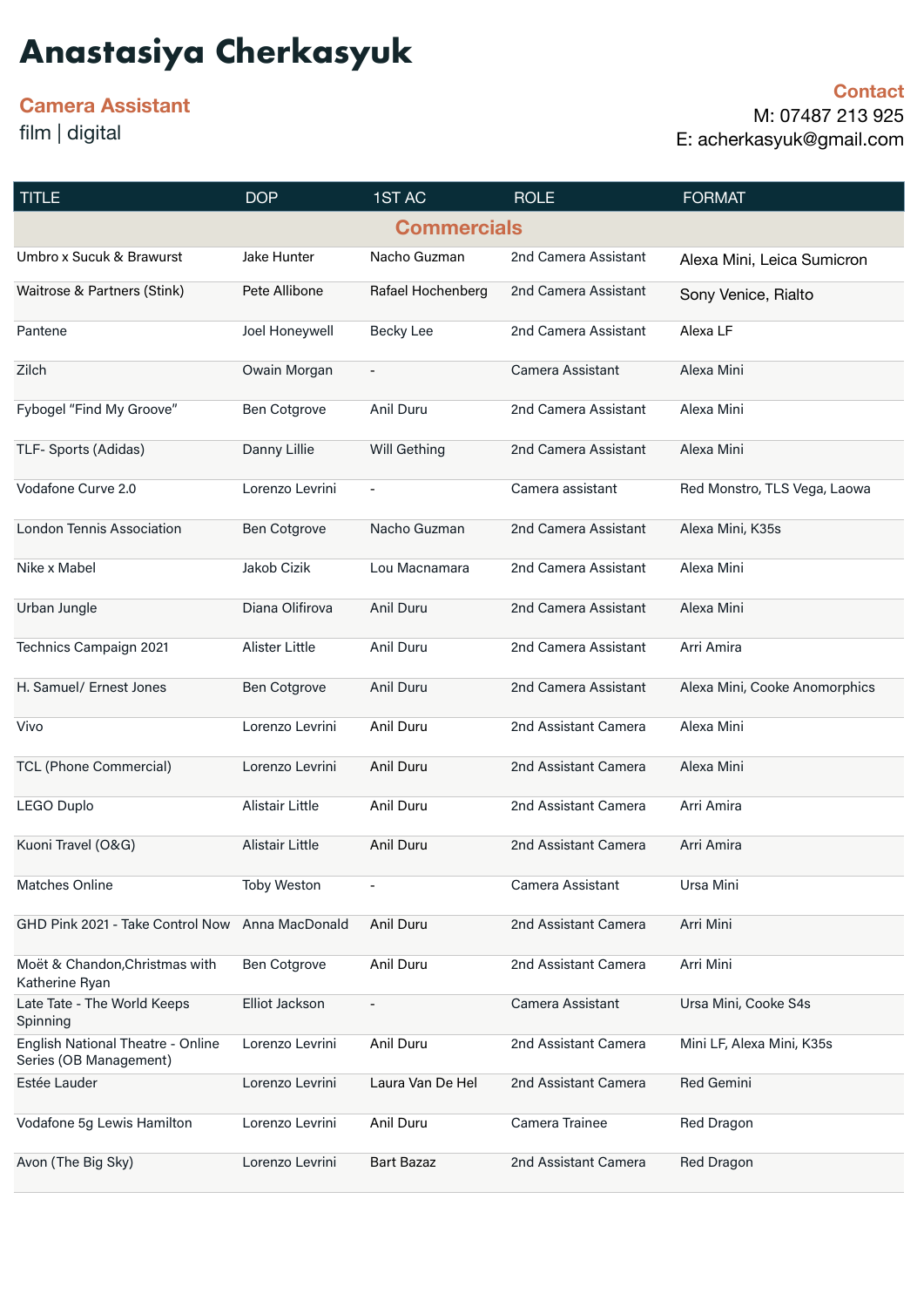| Tally Weijl (The Big Sky)     | Lorenzo Levrini     | <b>Bart Bazaz</b>        | 2nd Assistant Camera         | <b>Red Dragon</b>                |
|-------------------------------|---------------------|--------------------------|------------------------------|----------------------------------|
| British Vogue-Supermodel      | Jamie Ackroyd       | Eve Carreño              | 2nd Assistant Camera         | Aaaton XTR                       |
| <b>Team Orange</b>            | Lorenzo Levrini     | JJ Sullivan              | Camera Trainee               | Arri Amira                       |
| Primark - 50 Film             | Tom La Motte        | $\overline{\phantom{0}}$ | Camera assistant             | Arri Amira                       |
| Labrum                        | Maximillian McKay - |                          | Camera Assistant /<br>Loader | Arri 235, Zeiss Super Speeds     |
| U.O.N (The Mill)              | Joel Honeywell      | Hopi Demattio            | 2nd Assistant Camera         | Arri Mini, Cooke mini S4's, Kowa |
| Stella McCartney, Spring 2019 | Fabio Mota          | <b>Hermes Contreras</b>  | 2nd Assistant Camera         | Arri Mini, Kowa Anamorphic       |
| Penelopemai                   | <b>Fabio Mota</b>   | <b>Hermez Contreras</b>  | 2nd Assistant Camera         | Alexa SXT                        |
| Man Cry Too                   | Fabio Mota          | <b>Hermez Contreras</b>  | 2nd Assistant Camera         | Alexa SXT, Super Baltars         |

| <b>TITLE</b>                                       | <b>DOP</b>          | 1ST AC              | <b>ROLE</b>          | <b>FORMAT</b>           |  |  |
|----------------------------------------------------|---------------------|---------------------|----------------------|-------------------------|--|--|
| <b>Music Videos</b>                                |                     |                     |                      |                         |  |  |
| Navos x Harlee - You and I                         | Ben Cotgrove        | Toby Harro          | 2nd Assistant Camera | Red Komodo, Cook S4's   |  |  |
| <b>Arctic Lake</b>                                 | Maximillian McKay   | <b>Marti Guiver</b> | 2nd Assistant Camera | Arri Mini               |  |  |
| Emeli Sande                                        | Adam Sigodnia       | Anil Duru           | 2nd Assistant Camera | Arri Mini               |  |  |
| JAYKAE - Chop                                      | Lorenzo Levrini     | Anil Duru           | 2nd Assistant Camera | Red Dragon, Hawk V Plus |  |  |
| Charlotte Spiral - Out Of Here                     | Morgan Sinclair     |                     | Camera assistant     | Ursa Mini               |  |  |
| Shaybo - Agenda                                    | Pieter Snyman       | Anil Duru           | 2nd Assistant Camera | Alexa Mini              |  |  |
| Galantis, David Guetta& Little Mix                 | Stefan Yup          | Oliver Bingham      | 2nd Assistant Camera | Alexa Mini              |  |  |
| The Living Tombstone - Long<br><b>Time Friends</b> | Lorenzo Levrini     | Anil Duru           | 2nd Assistant Camera | Alexa Mini              |  |  |
| Bugzy Malone - Ride Out                            | JC Fry              | Anil Duru           | 2nd Assistant Camera | Alexa Mini              |  |  |
| World's First Cinema -<br>Make Me A Monster        | Aaron Rogers        | Anil Duru           | 2nd Assistant Camera | <b>Red Gemini</b>       |  |  |
| Josef - Calmdown                                   | Lorenzo Levrini     | Nacho Guzamn        | 2nd Assistant Camera | <b>Red Monstro</b>      |  |  |
| Celeste - Love is Back                             | Lorenzo Levrini     | Anil Duru           | 2nd Assistant Camera | <b>Red Gemini</b>       |  |  |
| Benjamine F. Leftwich                              | <b>Adric Watson</b> | Eve Carreño         | Loader               | Aaton XTR               |  |  |
| Declan Donovan                                     | Ben Cotgrove        | Anil Duru           | 2nd Assistant Camera | Arri Mini               |  |  |
| Celeste Live from<br>the Union Chapel (Netflix)    | Lorenzo Levrini     | Nacho Guzamn        | 2nd Assistant Camera | <b>Red Monstro</b>      |  |  |
| Boasty- Messiah                                    | Maximillian McKay   | $\overline{a}$      | Camera Assistant     | Blackmagic Ursa mini    |  |  |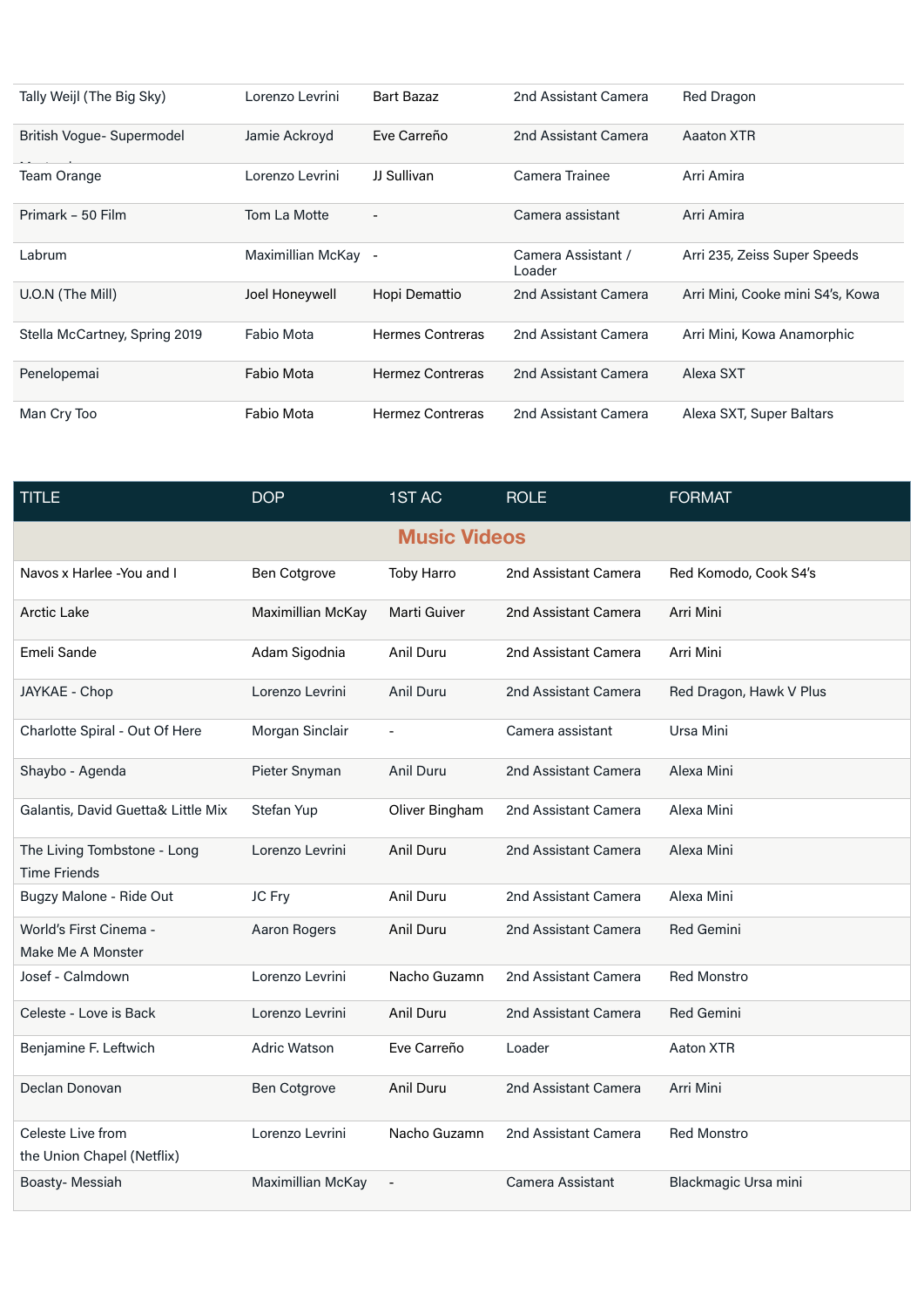| Toxic                                                | Jean Dakar             | Anil Duru                | 2nd Assistant Camera                   | SR3, Ultra 16s                                          |
|------------------------------------------------------|------------------------|--------------------------|----------------------------------------|---------------------------------------------------------|
| <b>M22 - THINK ABOUT US</b><br>(Bullion)             | <b>Stuart Graham</b>   |                          | Barney Batchelor 2nd Assistant Camera  | Red Monstro, K35 Zoom,<br>Cooke Speed Panchros          |
| Labrinth - No Ordinary                               | Owain Morgan           | $\overline{a}$           | 1st Camera assistant                   | Arri Mini                                               |
| Gabi Garbutt - Notes from<br>the Undergrowth         | Lorenzo Levrini        | Anil Duru                | Loader                                 | SR <sub>3</sub> , Ultra 16s                             |
| Daniel Frazer - STORM EP 4<br>(Warner Music)         | <b>Thomas Terminet</b> | Anil Duru                | 2nd Assistant Camera                   | Arri Mini                                               |
| Sam Fender-Boarders                                  | Evelin Lawford         | Eve Carreño              | 2nd Assistant Camera                   | Arri Mini                                               |
| Kansas Smitty's - Live sessions                      | Maximillian McKay      | $\overline{\phantom{a}}$ | Camera Assistant                       | Ursa Mini                                               |
| Celeste - Strange                                    | Joe Cooke              | Eve Carreño              | Loader                                 | Arri 416, Zeiss Super Speeds                            |
| E^st-Talk Deep                                       | Maximillian McKay      | $\overline{\phantom{a}}$ |                                        | Camera Assistant/Loader Arriflex LT, Zeiss Super Speeds |
| Finn Askew - Peach                                   | Maximillian McKay      | $\frac{1}{2}$            | 1stCamera Assistant                    | Arri Mini                                               |
| Sarah Meth- Dead End World                           | Owain Morgan           |                          | Camera Assistant/Loader Arriflex SRiii |                                                         |
| Tobi ft Manni-Destined for Greatness Lorenzo Levrini |                        | Anil Duru                | 2nd Assistant Camera                   | Arri Mini                                               |
| <b>BUGZY MALONE</b>                                  | <b>Toby Leary</b>      | Jean Dakar               | 2nd Assistant Camera                   | Amira                                                   |
| Billy Lockett- Covered in Chaos                      | Jack Wilkinson         | Benjy Kickman            | 2nd Assistant Camera                   | Arri Amira                                              |
| Izzy Bizu- Lights On (Compulsory)                    | Joel Honeywell         | Eve Carreño              | Loader                                 | Arri 416, Cooke S4s                                     |
| Christina Hart-I'm a mess                            | Jean Dakar             |                          | Camera Assistant                       | Ursa Mini, Angenieux 25-250                             |
| Alfreda Maxwell - On and On                          | Nanu Segal             | Eve Carreño              | 2nd Assistant Camera                   | Alexa Mini, Cooke Panchro                               |
| <b>MYSIE - Doves</b>                                 | Cordelia Lawler        |                          | Camera Assistant                       | Arri Amira, Leica Summicron-C Primes                    |
| SNEAKBO x Kida                                       | Sam Mayer              | Jean Dakar               | 2nd Assistant Camera                   | Amira, Cook-i S4's                                      |
| Cassia - Loosen Up                                   | Tom La Motte           | $\overline{a}$           | Camera Assistant                       | Arri Amira, Leica Summicron-C Primes                    |

| <b>TITLE</b>                            | <b>DOP</b>       | 1ST AC                                   | <b>ROLE</b>          | <b>FORMAT</b>     |  |  |
|-----------------------------------------|------------------|------------------------------------------|----------------------|-------------------|--|--|
| ΤV                                      |                  |                                          |                      |                   |  |  |
| Such Brave Girls (Pilot)                | Kia Fern         | Lou Macnamara                            | 2nd Assistant Camera | Alexa Mini, K35's |  |  |
| P*ss On Pity (16mm Unit)                | Susanne Salavati | Nacho Guzman                             | Loader               | Arri SRiii        |  |  |
| Bridgerton Season 2 C-Cam<br>(Dailies)  | Phillip Blaubach | Pete Hodges                              | 2nd Assistant Camera | Sony Venice       |  |  |
| <b>Bridgerton Season 2</b><br>(Dailies) | Jeffrey Jur      | Video Playback Op<br><b>Bruce Newton</b> | Video Assistant      | Sony Venice       |  |  |
| Ragdoll 2nd Unit (dailies)              | Alister Little   | Anil Duru                                | 2nd Assistant Camera | Alexa Mini        |  |  |